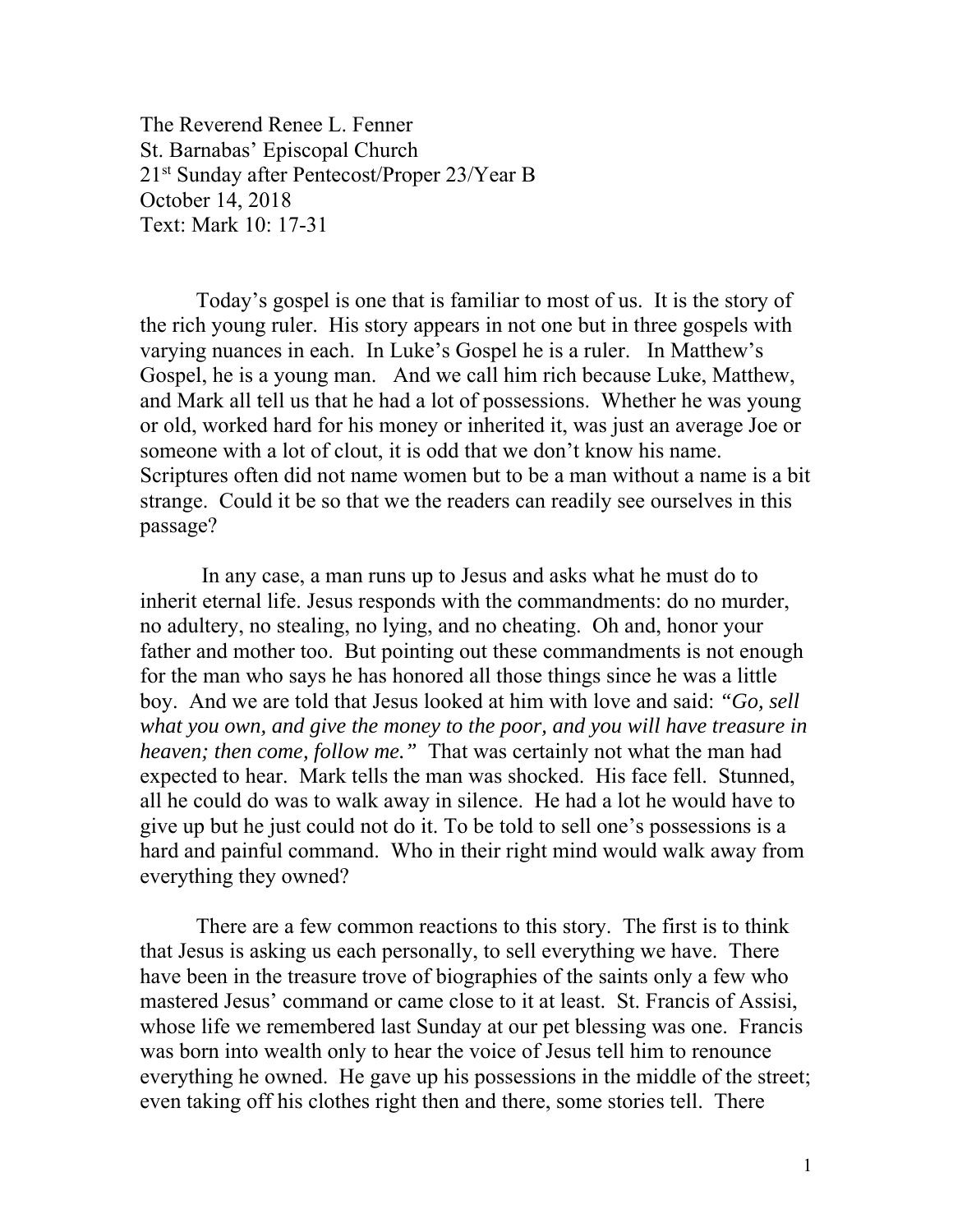others like St. Ignatius of Loyola, St. Katherine Drexel, and St. Mother Teresa of Calcutta. All who were born into wealth or at least had very comfortable lives.

 The problem with this interpretation we notice is that Jesus did not expect others to sell or give away their possessions. He hung around some wealthy folks and some of them, women, funded his ministry. When Zacchaeus offered to give away half of his money, Jesus never said, 'That's not enough. Give it all away."

 Another reaction to this passage is one of: "Well, Jesus couldn't really be talking to me. That's too much. It's ridiculous." We want something more palatable than hearing Jesus tell us to give all that we have away. And so we ignore it. None of us came into church wrapped only in our bed sheets and no one walked here. There are umpteen cars in the parking lot. And we may tune all this out as the preacher gives his or her spiel to kick off the annual stewardship campaign… Hmmmmm. Hold on to that thought, please.

 Then there are those who say this text is not about how much money you have. Instead, we might want to remember that there is nothing any of us can do to earn our way into heaven. We cannot win or buy our salvation. We are all dependent on God's grace and mercy to save us and to bring us into eternal life. It doesn't matter if we are rich or poor-we are all in need. No argument there. Jesus says the same: "For mortals it is impossible, but not for God; for God all things are possible." This is worth remembering too.

There is still another way to interpret this story. Look for a moment at how the man approached Jesus. Mark says the man ran to Jesus-not walked, but ran to him. And not only did he run but he knelt at Jesus' feet. The only people who knelt at Jesus' feet in Mark's Gospel were those in need of healing! The leper knelt before Jesus asking to be healed. Jairus, on behalf of his dying daughter, knelt before Jesus. The woman who endured twelve years of hemorrhaging, knelt before Jesus. And so did the Syrophoenician woman who knelt before Jesus on behalf of her daughter. And now, the rich young ruler, who has followed the commandments and possesses many things kneels before Jesus. Something within his spirit, his heart, acknowledges that despite his fancy robes, house, land, and wealth something was missing in his life. He knows, like us, that money and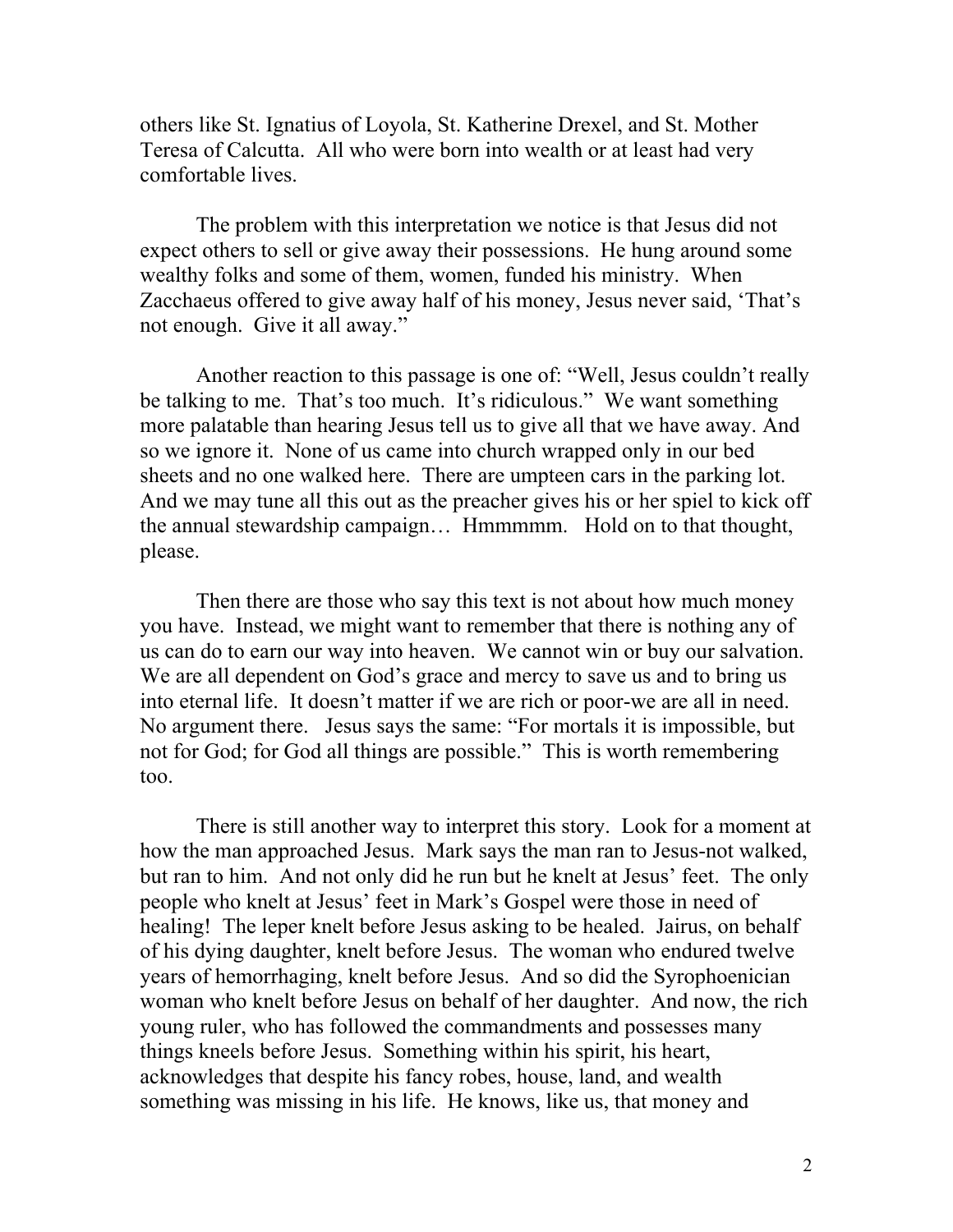possessions cannot buy happiness or solve every problem. So he comes to Jesus in need of healing.

Jesus looked at the man and loved him. *Sell what you own. Give the money to the poor. Then come, follow me. Let go. Live even deeper your life, your faith in God. Live deeper, fuller, richer and not just by keeping the laws prescribed, by keeping a checklist of do's and don'ts.* But the man had so much "stuff" that he did not, could not, let go. Whether he had a change of heart later and did what Jesus asked, we will never know.

Jesus might be looking at us in the same way, with love, and perceiving the ache in our hearts, our searching too. Like the rich man, we sometimes can't accept what's being given to us unless we let go of what we already have. There are people, especially those who are recovering from addiction who have said that at some point in order to feel good about themselves, to turn their lives over; that they had to let go of friends they had, in order to find friends that they needed. Sometimes in order to be healed, to be set free, we need to let go. The other day I shared with the bible study group that the freest I ever felt was when I sought entrance into the Daughters of Charity. 1.) I could not enter with debt and thank God I was able to get rid of my debt. And 2.) When I actually entered, like the other sisters, all my "possessions" were in two suitcases. And I was actually free! I could extend myself to others without the burden of stuff. Of course, over the years I have amassed more junk, more stuff. Will I ever be *that* free again? Perhaps not. But I have learned that it is really okay to give, to share abundantly, because God's blessings abound. Not with being paid back in mind but because we are loved. Blessings come back when we are willing to give, to share, our possessions and ourselves with others.

It seems that Jesus has demanded a lot of us lately. To many people this passage sounds like scary stuff. But know this: God cares for you and wants you to experience healed and full heart, the freedom of life now, and the abundance of life now and that is to come.

That said, there are questions for us in light of today's Gospel especially as we begin the financial portion of our Stewardship Campaign.

Do we want to be made whole? Do we possess things or do they possess us? How serious are we about building relationships with ourselves and with others? These are questions to ask of ourselves not only as